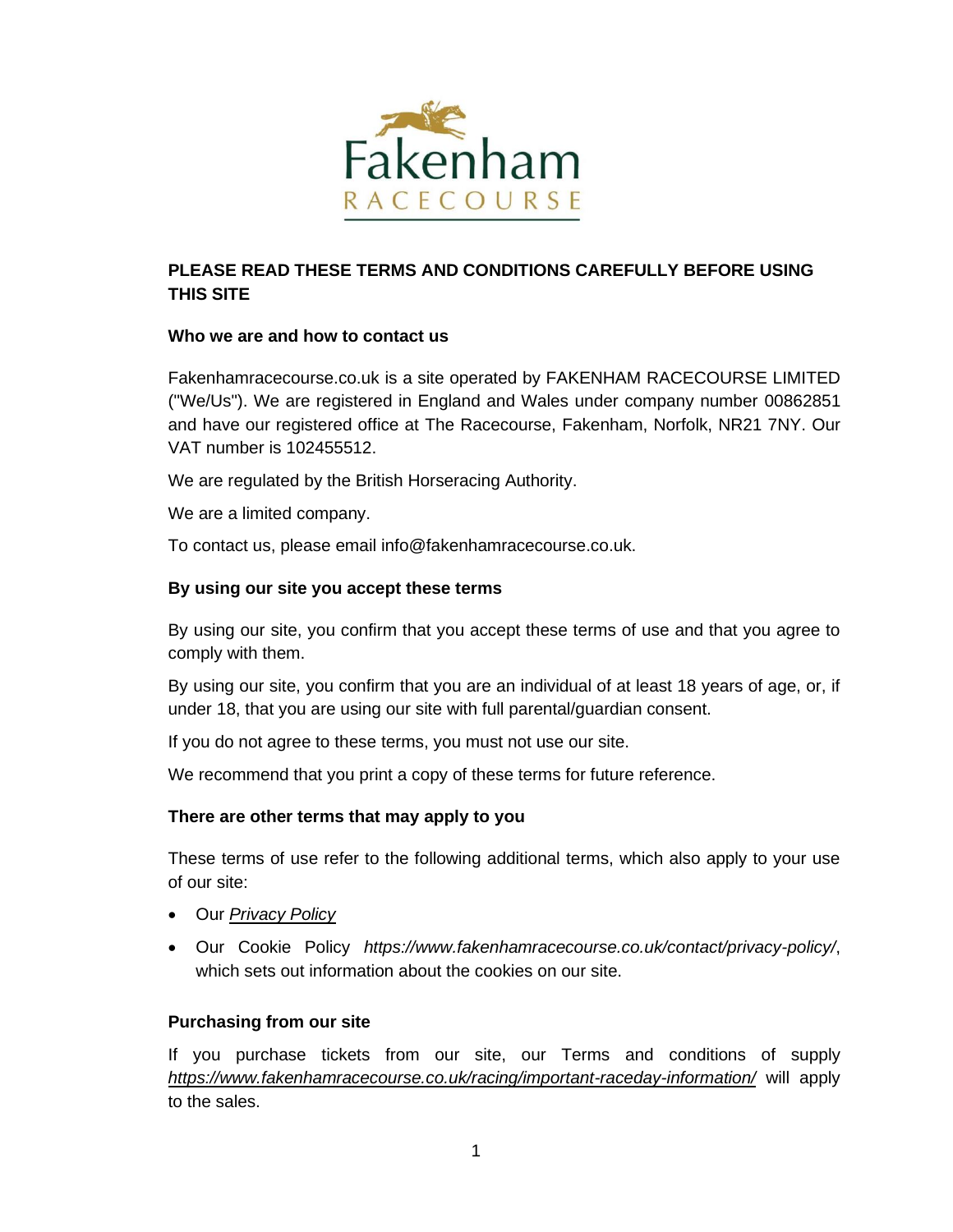Any purchases will be paid in full at the time of booking either online or via 01328 862388, subject to usual checks and conditions.

Payment will be made using a credit or debit card via the secure Stripe online payment process using third party ticketing provider Future Ticketing. Upon payment the contract will be concluded.

You will receive confirmation of your order with an order reference number; this will also be given via email providing a valid email is provided. Please retain the confirmation in case you have any further enquiries or in the event that you do not receive your tickets.

We cannot process advance bookings less than 7 days by post or 1 day if purchased eticket online in advance of any event. The following provisions will apply when purchasing:

- You must be at least 18 years of age to purchase any ticket.
- All tickets are sold subject to Fakenham Racecourse's Terms and Conditions which can be found at:

*[https://www.fakenhamracecourse.co.uk/wp-content/uploads/2018/11/Terms-and-](https://www.fakenhamracecourse.co.uk/wp-content/uploads/2018/11/Terms-and-Conditions-of-Entry.-Fakenham-Racecourse.-Updated-Nov-2018.-Final.-SL.pdf)[Conditions-of-Entry.-Fakenham-Racecourse.-Updated-Nov-2018.-Final.-SL.pdf](https://www.fakenhamracecourse.co.uk/wp-content/uploads/2018/11/Terms-and-Conditions-of-Entry.-Fakenham-Racecourse.-Updated-Nov-2018.-Final.-SL.pdf)*

• For refunds, exchanges and replacements please refer to our Terms and Conditions.

Any queries or questions should be referred to the sales team on 01328 862388 or by post to our address listed above.

# **We may make changes to these terms**

We amend these terms from time to time. Every time you wish to use our site, please check these terms to ensure you understand the terms that apply at that time. These terms were most recently updated in October 2018.

# **We may make changes to our site**

We may update and change our site from time to time to reflect changes to our products, our users' needs and our business priorities. We will try to give you reasonable notice of any major changes.

# **We may suspend or withdraw our site**

Our site is made available free of charge.

We do not guarantee that our site, or any content on it, will always be available or be uninterrupted. We may suspend or withdraw or restrict the availability of all or any part of our site for business and operational reasons. We will try to give you reasonable notice of any suspension or withdrawal.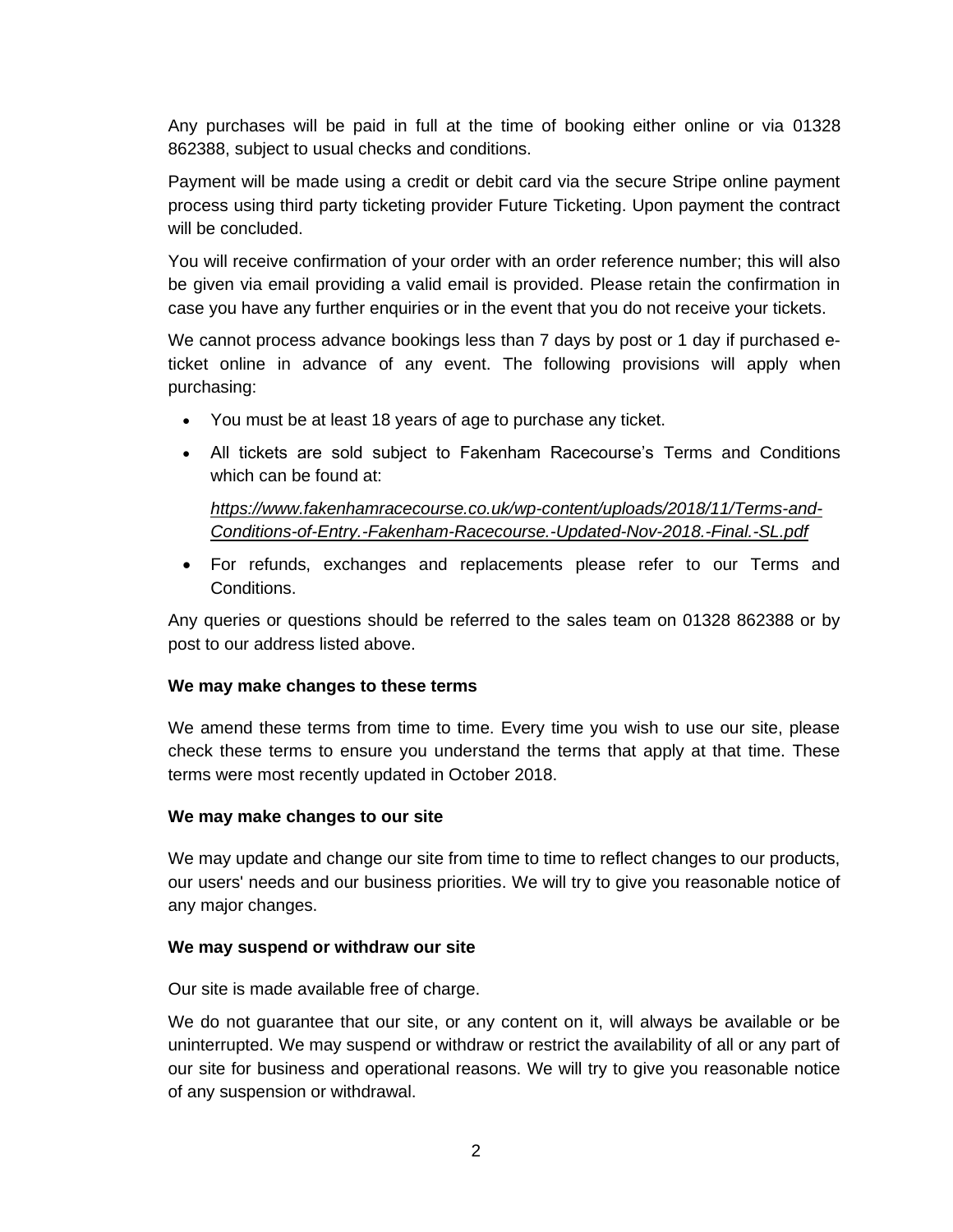You are also responsible for ensuring that all persons who access our site through your internet connection are aware of these terms of use and other applicable terms and conditions, and that they comply with them.

### **How you may use material on our site**

We are the owner or the licensee of all intellectual property rights in our site, and in the material published on it. Those works are protected by copyright laws and treaties around the world. All such rights are reserved.

You may print off one copy, and may download extracts, of any page(s) from our site for your personal use and you may draw the attention of others within your organisation to content posted on our site.

You must not modify the paper or digital copies of any materials you have printed off or downloaded in any way, and you must not use any illustrations, photographs, video or audio sequences or any graphics separately from any accompanying text.

Our status (and that of any identified contributors) as the authors of content on our site must always be acknowledged.

You must not use any part of the content on our site for commercial purposes without obtaining a licence to do so from us or our licensors.

If you print off, copy or download any part of our site in breach of these terms of use, your right to use our site will cease immediately and you must, at our option, return or destroy any copies of the materials you have made.

### **Do not rely on information on this site**

The content on our site is provided for general information only. It is not intended to amount to advice on which you should rely. You must obtain professional or specialist advice before taking, or refraining from, any action on the basis of the content on our site.

Although we make reasonable efforts to update the information on our site, we make no representations, warranties or guarantees, whether express or implied, that the content on our site is accurate, complete or up to date.

### **We are not responsible for websites we link to**

Where our site contains links to other sites and resources provided by third parties, these links are provided for your information only. Such links should not be interpreted as approval by us of those linked websites or information you may obtain from them.

We have no control over the contents of those sites or resources.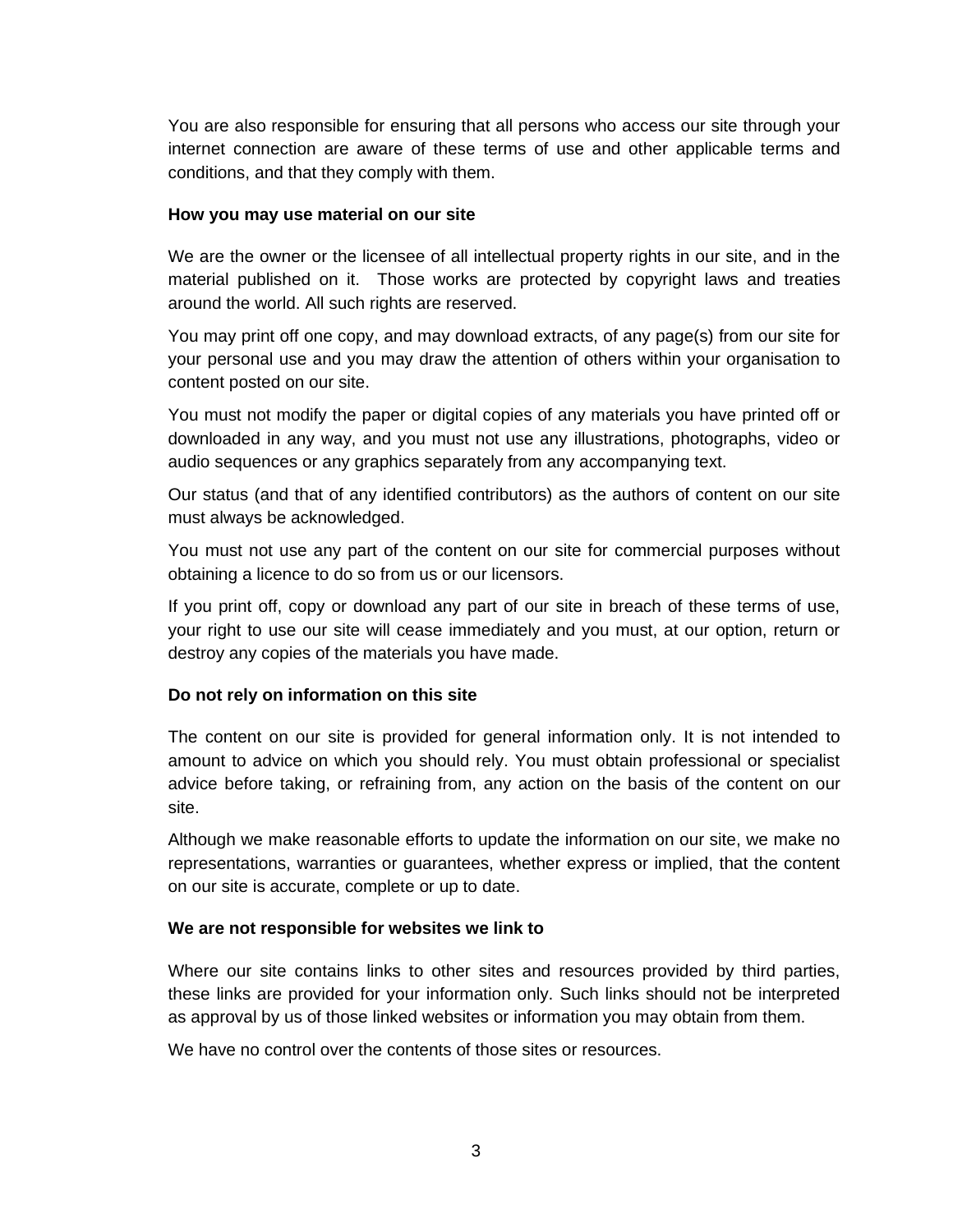### **User-generated content is not approved by us**

This website may include information and materials uploaded by other users of the site, including to bulletin boards and chat rooms. This information and these materials have not been verified or approved by us. The views expressed by other users on our site do not represent our views or values.

If you wish to complain about information and materials uploaded by other users please contact us at info@fakenhamracecourse.co.uk.

### **Our responsibility for loss or damage suffered by you**

### **Whether you are a consumer or a business user**:

- We do not exclude or limit in any way our liability to you where it would be unlawful to do so. This includes liability for death or personal injury caused by our negligence or the negligence of our employees, agents or subcontractors and for fraud or fraudulent misrepresentation.
- Different limitations and exclusions of liability will apply to liability arising as a result of the supply of any products or services to you.
- We hereby exclude to the fullest extent permitted by law any liability of whatsoever nature arising directly or indirectly as a result of your use of the Site.
- Nothing in these terms and conditions affects your statutory rights.
- We assume no responsibility for the content of websites linked on our site. Such links should not be interpreted as endorsement by us of those linked websites. We will not be liable for any loss or damage that may arise from your use of them.
- We do not guarantee that our site will be secure or free from bugs or viruses.
- You are responsible for configuring your information technology, computer programmes and platform in order to access our site. You should use your own virus protection software.
- You must not misuse our site by knowingly introducing viruses, trojans, worms, logic bombs or other material which is malicious or technologically harmful.
- You must not attempt to gain unauthorised access to our site, the server on which our site is stored or any server, computer or database connected to our site.

### **If you are a business user**:

- We exclude all implied conditions, warranties, representations or other terms that may apply to our site or any content on it.
- We will not be liable to you for any loss or damage, whether in contract, tort (including negligence), breach of statutory duty, or otherwise, even if foreseeable, arising under or in connection with: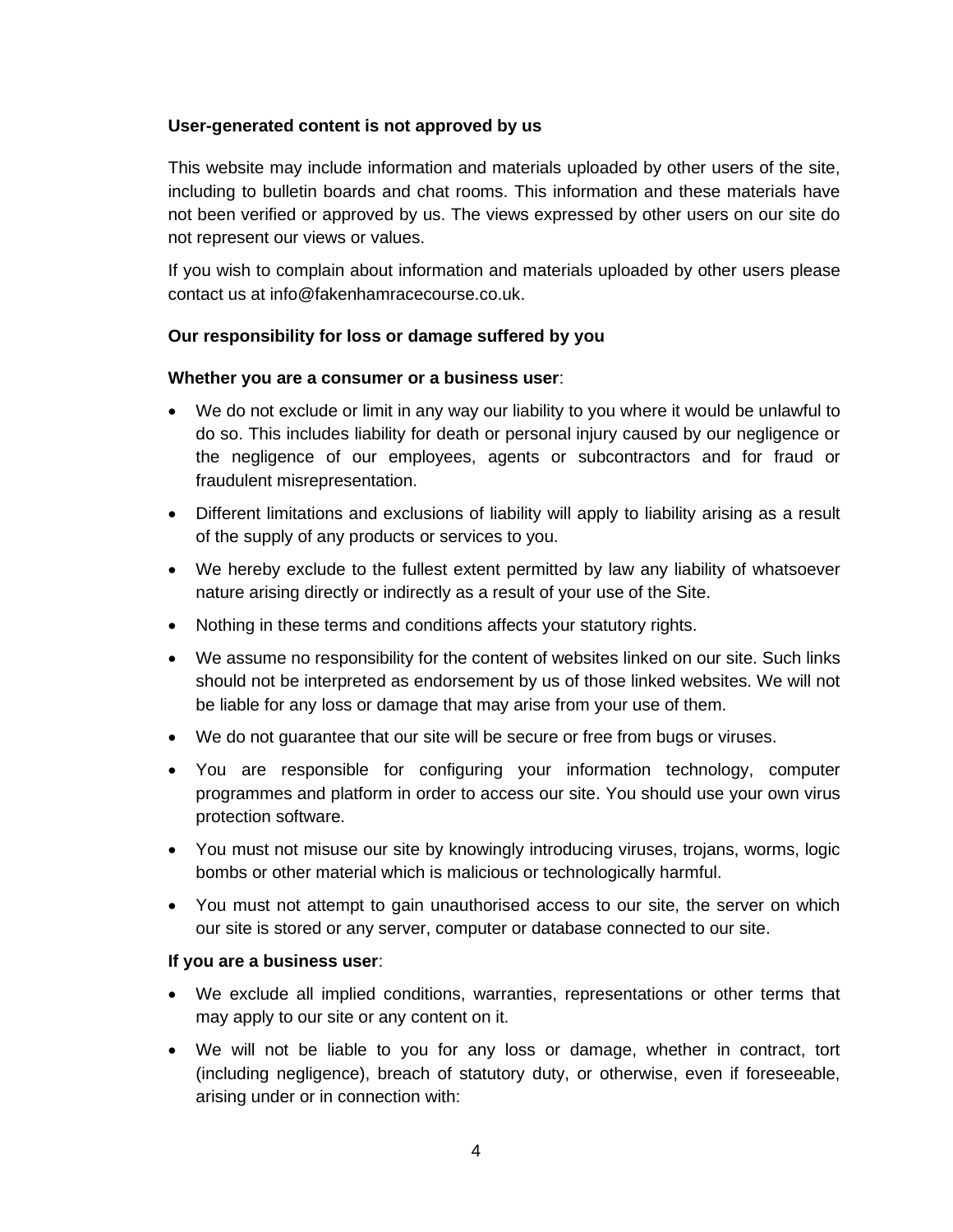- use of, or inability to use, our site; or
- use of or reliance on any content displayed on our site.
- In particular, we will not be liable for:
	- loss of profits, sales, business, or revenue;
	- business interruption;
	- loss of anticipated savings;
	- loss of business opportunity, goodwill or reputation; or
	- any indirect or consequential loss or damage.

### **If you are a consumer user**:

- Please note that we only provide our site for domestic and private use. You agree not to use our site for any commercial or business purposes, and we have no liability to you for any loss of profit, loss of business, business interruption, or loss of business opportunity.
- If defective digital content that we have supplied, damages a device or digital content belonging to you and this is caused by our failure to use reasonable care and skill, we will either repair the damage or pay you compensation.

### **How we may use your personal information**

We will only use your personal information as set out in our *[Privacy Policy](https://www.fakenhamracecourse.co.uk/contact/privacy-policy/)*

### **We are not responsible for viruses and you must not introduce them**

We do not guarantee that our site will be secure or free from bugs or viruses.

You are responsible for configuring your information technology, computer programmes and platform to access our site. You should use your own virus protection software.

You must not misuse our site by knowingly introducing viruses, trojans, worms, logic bombs or other material that is malicious or technologically harmful.

You must not attempt to gain unauthorised access to our site, the server on which our site is stored or any server, computer or database connected to our site.

You must not attack our site via a denial-of-service attack or a distributed denial-of service attack. By breaching this provision, you would commit a criminal offence under the Computer Misuse Act 1990. We will report any such breach to the relevant law enforcement authorities and we will co-operate with those authorities by disclosing your identity to them. In the event of such a breach, your right to use our site will cease immediately.